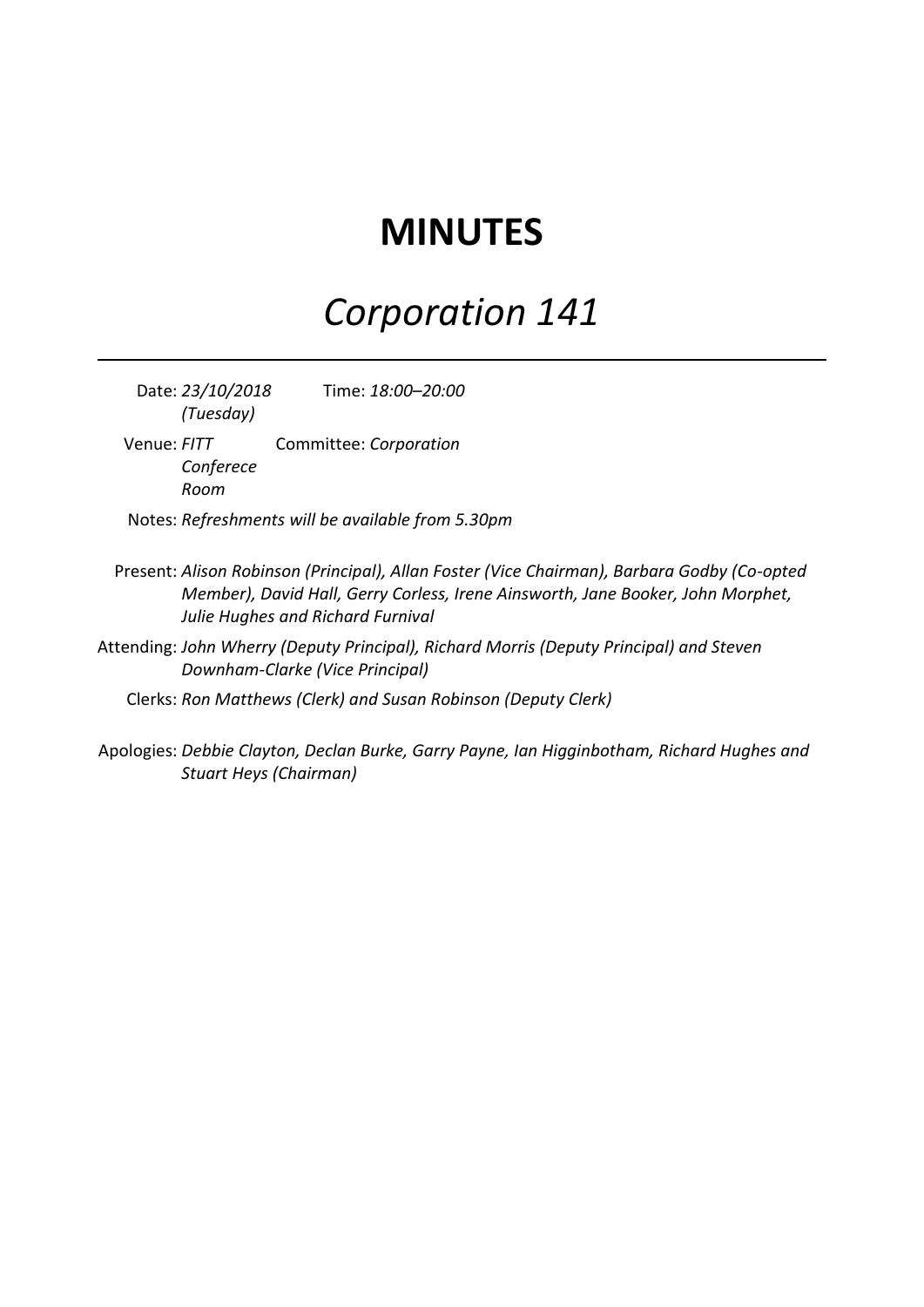|                                | <b>Public Minutes</b>                                                                                                                                                                                                      |          |
|--------------------------------|----------------------------------------------------------------------------------------------------------------------------------------------------------------------------------------------------------------------------|----------|
| Item number:<br>(and category) | Item description:                                                                                                                                                                                                          | Queries: |
| 79.18<br>Decision              | <b>Attendance of College Management Staff</b>                                                                                                                                                                              |          |
|                                | Standing Order 13 states that:                                                                                                                                                                                             |          |
|                                | As a matter of policy all meetings of the Corporation and its Committees will be held in<br>private. The agendas and minutes and supporting papers of its public business will be<br>made available to the general public. |          |
|                                | However:                                                                                                                                                                                                                   |          |
|                                | (a) The Principal shall be authorised to invite members of staff to attend in their<br>employed capacity for both public and confidential business as appropriate and in<br>accordance with Standing Order 25.             |          |
|                                | (b) The Corporation however, may exclude members of staff from attending any<br>business that it deems necessary.                                                                                                          |          |
|                                | (c) Attendance by other persons shall be at the discretion of the Corporation following<br>advice from the Principal or Clerk.                                                                                             |          |
|                                | The Corporation does encourage Co-opted Governors to attend and take part in the<br>discussion and debate.                                                                                                                 |          |
|                                | <b>Resolved:</b>                                                                                                                                                                                                           |          |
|                                | That Management attend for the public and confidential agenda items.                                                                                                                                                       |          |
| 80.18<br>Record                | <b>Apologies for Absence</b>                                                                                                                                                                                               |          |
|                                | Apologies for absence had been received from the Chair of Corporation Stuart Heys,<br>and Governors Ian Higginbotham, Declan Burke, Debbie Clayton and Richard Hughes.                                                     |          |
|                                | The Vice Chair of Corporation, Allan Foster chaired the meeting.                                                                                                                                                           |          |
| 81.18<br><b>Decision</b>       | <b>Public Minutes of Previous Meeting</b>                                                                                                                                                                                  |          |
|                                | The public minutes of meeting number 140 held on Tuesday 2 October 2018,<br>published on the extranet, were signed and agreed as a true and correct record of the<br>meeting.                                              |          |
| 82.18<br>Record                | <b>Declarations of Interest</b>                                                                                                                                                                                            |          |
|                                | There were no declarations of interest made in respect of items on the public agenda.                                                                                                                                      |          |
| 83.18<br>Decision              | <b>Governor Resignations</b>                                                                                                                                                                                               |          |
|                                | Corporation gave consideration to two Governor resignations:                                                                                                                                                               |          |
|                                | Martin Smith had resigned from the Corporation with effect from Monday 8 October                                                                                                                                           |          |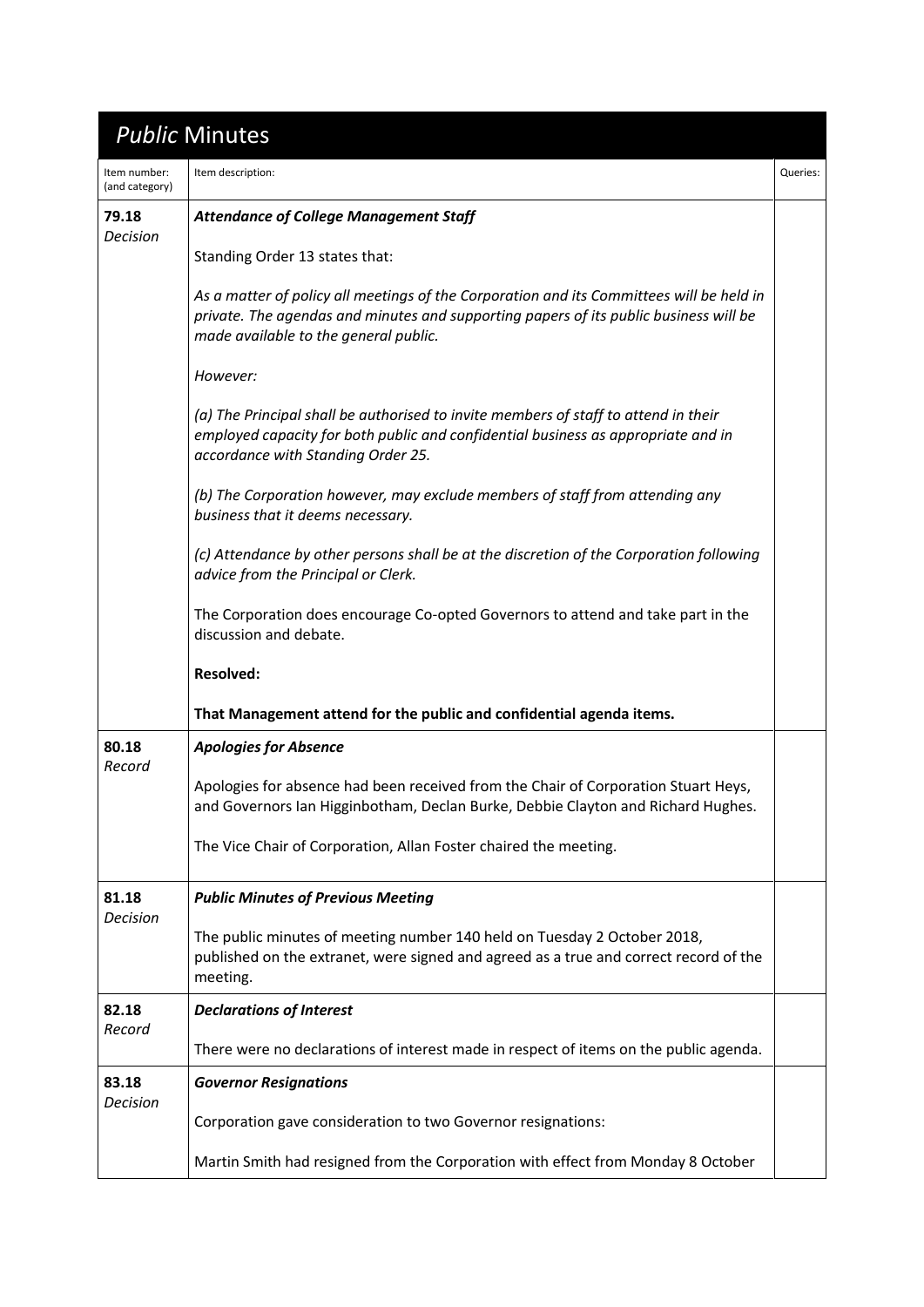|                          | 2018.                                                                                                                                                                                                                                                                                                                                                                                                                                                                                                                                                                                                         |  |
|--------------------------|---------------------------------------------------------------------------------------------------------------------------------------------------------------------------------------------------------------------------------------------------------------------------------------------------------------------------------------------------------------------------------------------------------------------------------------------------------------------------------------------------------------------------------------------------------------------------------------------------------------|--|
|                          | Sydney Barwick, Student Governor had resigned with effect from 11 October 2018,<br>after obtaining a part time permanent post at the College. Syd continued with his<br>studies towards the foundation degree in arboriculture.                                                                                                                                                                                                                                                                                                                                                                               |  |
|                          | Both had written to the Clerk to express their thanks and appreciation for the<br>opportunity and best wishes for the future of Myerscough College & University<br>Centre.                                                                                                                                                                                                                                                                                                                                                                                                                                    |  |
|                          | Governors acknowledged their contributions and instructed the Clerk to respond on<br>their behalf.                                                                                                                                                                                                                                                                                                                                                                                                                                                                                                            |  |
|                          | The student vacancy was being addressed via the Student Support Officer.<br>Members discussed the independent vacancy noting the need to increase<br>membership of Audit & Governance Committee and option to appoint up to 2 Co-<br>opted Committee Members to each Committee.<br>The vacancies would be discussed at Audit & Governance Committee meeting in<br>November and recommendations made to Corporation.                                                                                                                                                                                           |  |
|                          | <b>Resolved:</b>                                                                                                                                                                                                                                                                                                                                                                                                                                                                                                                                                                                              |  |
|                          | That the resignations and resulting Corporation vacancies be noted.                                                                                                                                                                                                                                                                                                                                                                                                                                                                                                                                           |  |
| 84.18<br><b>Decision</b> | Correspondence                                                                                                                                                                                                                                                                                                                                                                                                                                                                                                                                                                                                |  |
|                          | Corporation gave consideration to the correspondence from the Association of<br>Colleges                                                                                                                                                                                                                                                                                                                                                                                                                                                                                                                      |  |
|                          | Policy update June to September 2018                                                                                                                                                                                                                                                                                                                                                                                                                                                                                                                                                                          |  |
|                          | The document provided information under the following headings:                                                                                                                                                                                                                                                                                                                                                                                                                                                                                                                                               |  |
|                          | National politics and Brexit - The Brexit negotiations continued to be the main policy<br>issue for the government in 2018. Continuity of funding for European social funding<br>and the Erasmus programme was guaranteed until December 2020.                                                                                                                                                                                                                                                                                                                                                                |  |
|                          | Autumn Budget - This would be on 29 October, AoC had submitted a detailed budget<br>submission to HM Treasury on Friday 28 September. This combined longer-term<br>proposals and short-term recommendations.                                                                                                                                                                                                                                                                                                                                                                                                  |  |
|                          | Teachers Pay - AoC had informally put a case to DfE for a matching pay rise in line with<br>the school teachers package to be funded for college staff. AoC staff decided to step<br>up campaigning work to make the college voice heard at a political level via a Colleges<br>Week to be held from 15 to 19 October 2018.<br>Myerscough had taken part in the Love our Colleges campaign through a trip to<br>Westminster with staff and students. The Principal had spoken with MPs Ben Wallace<br>and Stephen Twigg who were both sympathetic to the issue of pay and funding and<br>who pledged support. |  |
|                          | Pensions Explanation of pension fund valuation and the unwelcome plans for a rise in<br>Teacher Pension Scheme contributions.<br>Members noted ongoing consideration to the implications for Myerscough College.                                                                                                                                                                                                                                                                                                                                                                                              |  |
|                          | Immigration White Paper - In advance of a white paper on future immigration policy,                                                                                                                                                                                                                                                                                                                                                                                                                                                                                                                           |  |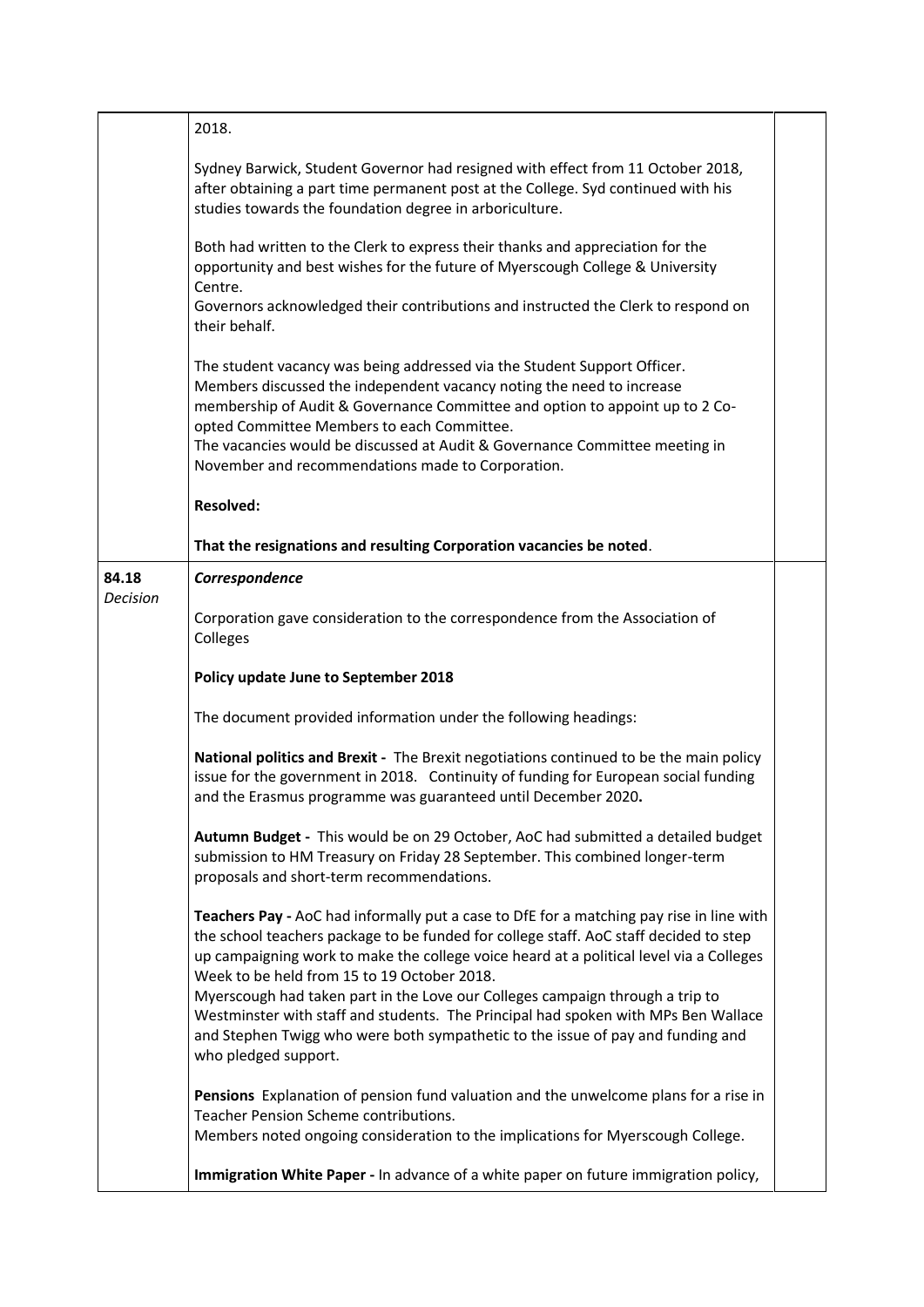the Home office's Migration Advisory Committee had published two papers in September covering international students and the role of EU workers.

**Department for Education -** Steve Frampton and David Hughes had a constructive meeting with the Education Secretary in September in which they challenged him to fund colleges to do what DfE wants them to do.

**Post 18 review -** AoC paper suggested the review take a broad look at issues including the need to do more to develop courses at Level 4 and 5 and to revitalise adult education.

## **GCSE results, A-level results and enrolment season -**

Competition between universities for students was more intense than ever as a result of the falling population of 18 year olds and the absence of number controls. More universities than ever offered places via clearing.

**T Levels -** AoC continues to work closely with officials, with the colleges who will pilot T levels in 2020 and with the wider sector over the introduction of a different approach to industry placements.

Myerscough College was part of the pilot project and seen as a best practice provider. The College lead, Jackie Hough had been invited to Department for Education meetings looking at implementation and the impact to the Land-based sector.

**Apprenticeships -** The Institute for Apprenticeships is proceeding with the approval of new standards and the adjustment of funding rates for already approved programmes. In August, DfE announced a one-year delay to 2020 in the previous plan to bring all employers onto the Digital Apprenticeship Service.

**Devolution -** All combined authorities were moving ahead with plans to maintain grant-funded relationships with home colleges in the short-term.

**Higher Education The Office for Students (OFS)** announced first entries of universities and medical schools onto its register in summer and added the first colleges in September.

**College Insolvency Consultation** DfE presented regulations to Parliament in September 2018 to implement the college insolvency regime which confirms their intention to put the legislation into effect by the start of 2019.

**Ofsted** The 2017-18 cycle ended with 74% of colleges holding good or outstanding verdicts. Ofsted's senior team are working on plans for the new common inspection framework for the period after 2019.

**Mergers and conversions -** There are now 266 colleges, 61 of whom are sixth form college

**The Colleges Senior Staff Remuneration Code Association of Colleges Governors council**

This AoC consultation document contained proposed changes to the Code of Good Governance with the introduction of a Senior Staff Remuneration Code. The document would be considered by Audit & Governance Committee at its meeting on 6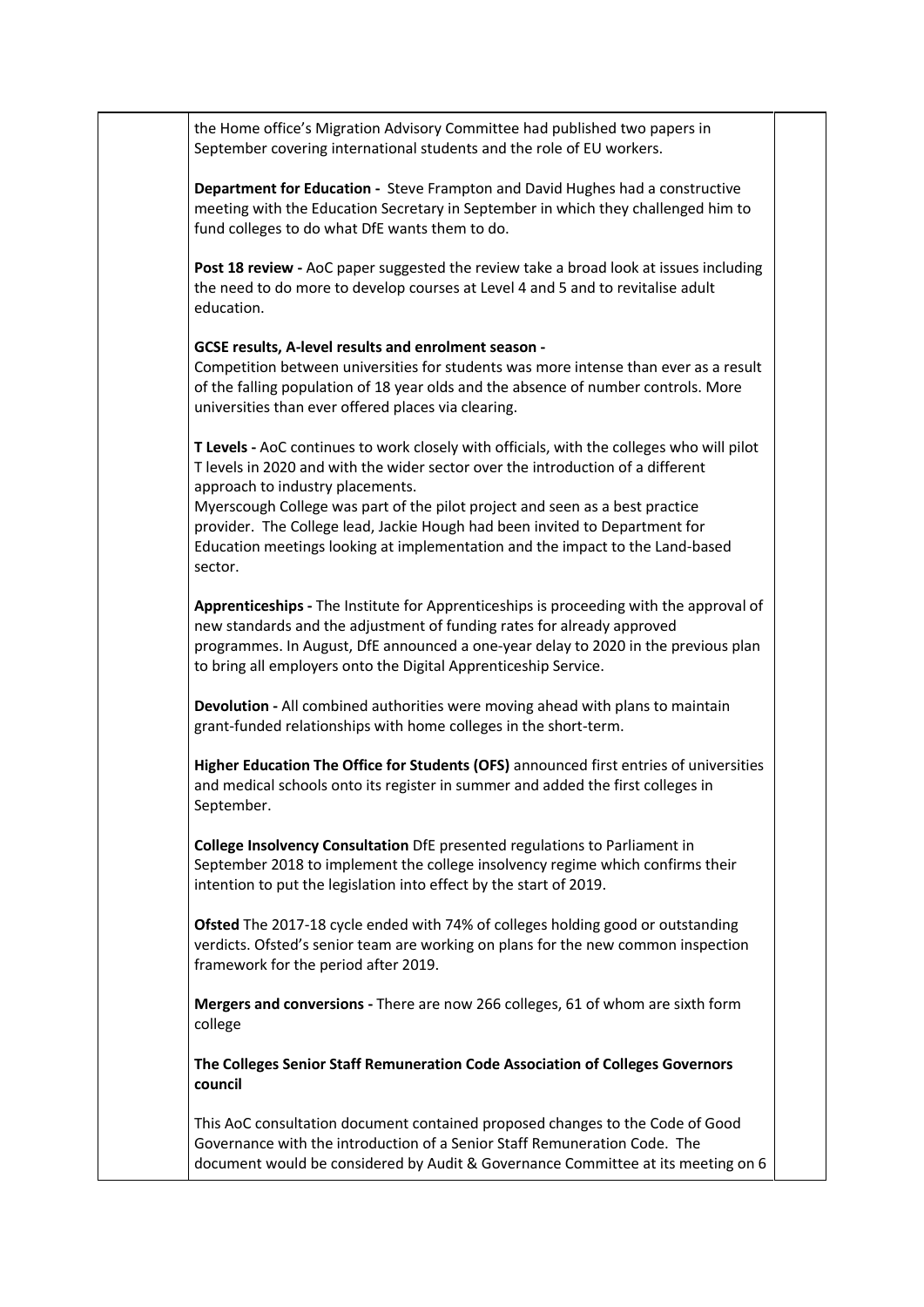|                    | November 2018 with comments required by 27 November 2018. Governors were<br>requested to inform the Clerk or Chair of Audit & Governance Committee, Gerry<br>Corless of any comments they wished the Committee to consider.                                                                                                                                                                                                                                                                                                                                                                                                                                          |  |
|--------------------|----------------------------------------------------------------------------------------------------------------------------------------------------------------------------------------------------------------------------------------------------------------------------------------------------------------------------------------------------------------------------------------------------------------------------------------------------------------------------------------------------------------------------------------------------------------------------------------------------------------------------------------------------------------------|--|
|                    | The document states, 'By visibly adopting the Remuneration Code, governing bodies<br>demonstrate leadership and stewardship in relation to remuneration within their<br>institutions and, in doing so help to protect institutional reputation and provide<br>greater assurances to key stakeholders and partners, including the student community<br>and wider society.'                                                                                                                                                                                                                                                                                            |  |
|                    | Corporation noted that it had adopted the Code of Good Governance and would need<br>to give due consideration to the proposed amendment.                                                                                                                                                                                                                                                                                                                                                                                                                                                                                                                             |  |
|                    | <b>Resolved:</b>                                                                                                                                                                                                                                                                                                                                                                                                                                                                                                                                                                                                                                                     |  |
|                    | 1. That the correspondence be received.<br>2. That the amendment to the Code of Good Governance concerning<br>remuneration of senior staff be referred to Audit & Governance Committee.                                                                                                                                                                                                                                                                                                                                                                                                                                                                              |  |
| 85.18              | College Academic Performance 2017-2018                                                                                                                                                                                                                                                                                                                                                                                                                                                                                                                                                                                                                               |  |
| <b>Information</b> | The Vice Principal's presentation on the academic performance of the College for 2017<br>/2018 fed into the majority of the items and was referred to throughout the meeting<br>and is minuted under the relevant minute items.                                                                                                                                                                                                                                                                                                                                                                                                                                      |  |
|                    | The Complaints Report was considered separately                                                                                                                                                                                                                                                                                                                                                                                                                                                                                                                                                                                                                      |  |
|                    | The presentation assisted Corporation in its decision making for the assurance<br>statements on Academic Higher Education required by the Office for Students                                                                                                                                                                                                                                                                                                                                                                                                                                                                                                        |  |
|                    | <b>Resolved:</b>                                                                                                                                                                                                                                                                                                                                                                                                                                                                                                                                                                                                                                                     |  |
|                    | That the Academic Performance Presentation be received.                                                                                                                                                                                                                                                                                                                                                                                                                                                                                                                                                                                                              |  |
| 86.18<br>Decision  | <b>Further Education Report 2017 / 18</b>                                                                                                                                                                                                                                                                                                                                                                                                                                                                                                                                                                                                                            |  |
|                    | Corporation gave consideration to the further education performance.                                                                                                                                                                                                                                                                                                                                                                                                                                                                                                                                                                                                 |  |
|                    | 14-16 Schools - Achievement was 85.6% with positive success in English and<br>Maths. Home schooled learners made up a significant number of the learners at 143<br>(8 in 2014/15). Members received assurance that the operation was economic. They<br>noted high numbers of vulnerable learners, good success and progression to 16 to 18<br>provision.                                                                                                                                                                                                                                                                                                             |  |
|                    | FE - Final results were in bringing the achievement rate to 87.7%. (88.5% 2016 /<br>17). This was a positive result at a time of course restructure to endpoint<br>assessments. If maths and English were taken out the achievement was 89.6%.<br>High grade achievement showed an upward trend.<br>The performance of 19 plus learners was raised as needing attention right across the<br>college provision.<br>There would be focus on the maths and English strategy especially maths with<br>performance falling below national average. The GCSE 9-4 grades had dropped in<br>2017/18 partly due to moving maths to the new harder test papers from the legacy |  |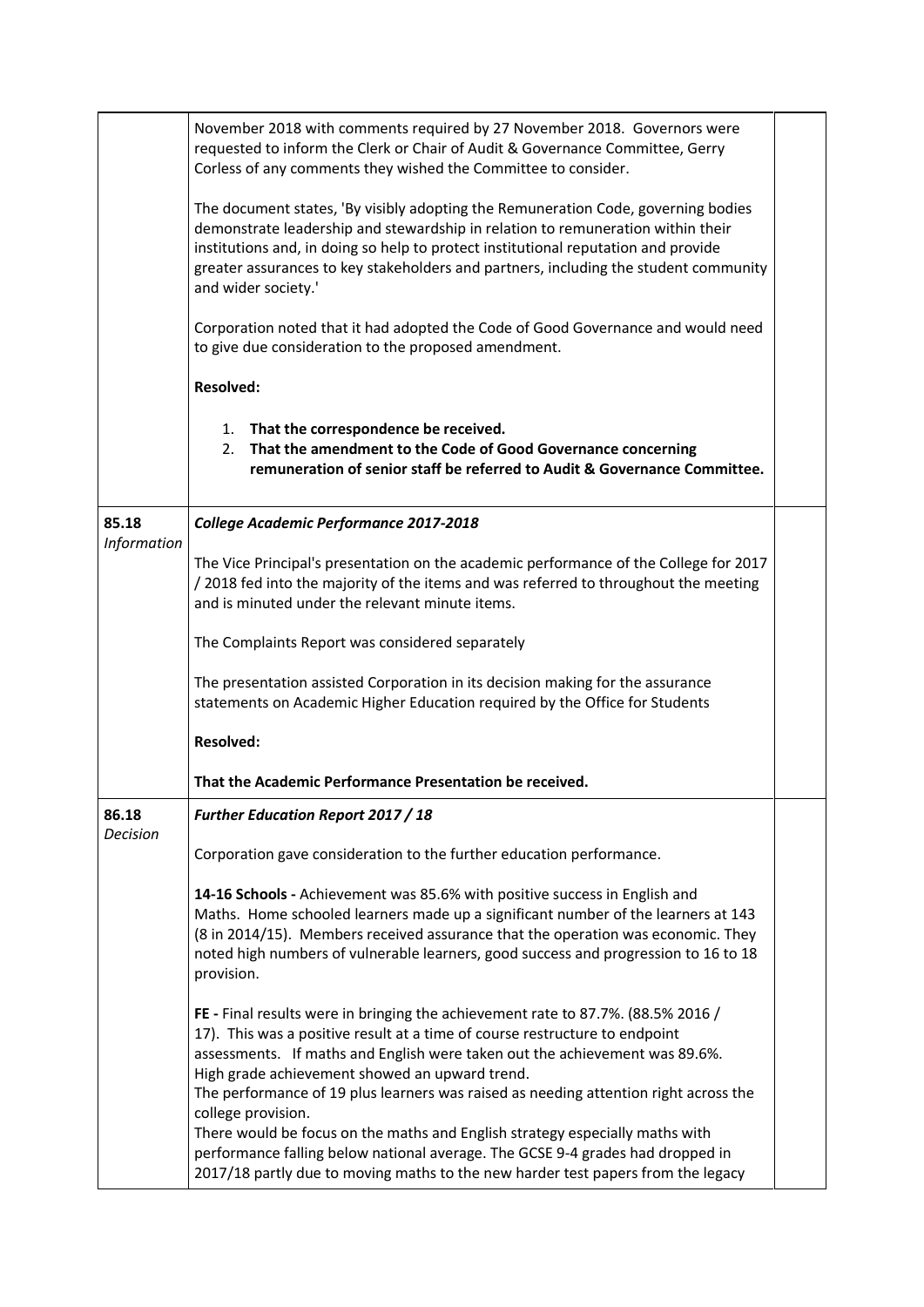|                          | edition last year and in English, to a much more challenging test requirement. English<br>performance was in line with national college benchmarks.                                                                                                                                                                                                                                                                                                                                                                                                                                                                                                                                                                                                                                                                                                                                                                                                                                                                                                                                                                                                                                                                                          |  |
|--------------------------|----------------------------------------------------------------------------------------------------------------------------------------------------------------------------------------------------------------------------------------------------------------------------------------------------------------------------------------------------------------------------------------------------------------------------------------------------------------------------------------------------------------------------------------------------------------------------------------------------------------------------------------------------------------------------------------------------------------------------------------------------------------------------------------------------------------------------------------------------------------------------------------------------------------------------------------------------------------------------------------------------------------------------------------------------------------------------------------------------------------------------------------------------------------------------------------------------------------------------------------------|--|
|                          | Observations of teaching, learning and assessment. The overall percentage of grade 1<br>and 2 amongst FE teachers was 100% and a significant improvement on previous<br>years. Grade 1 was now 50% plus.                                                                                                                                                                                                                                                                                                                                                                                                                                                                                                                                                                                                                                                                                                                                                                                                                                                                                                                                                                                                                                     |  |
|                          | <b>Areas for Improvement</b><br>English & maths; Functional Skills pass rates & GCSE 9-4 pass rates in both subjects.<br>Some specific areas of achievement rates for Equine and Animal studies require<br>improvement. 16-18 looked after children achievement requires further investigation.<br>High grade achievement at level 3 in Land-based City and Guilds programmes across<br>all centres.                                                                                                                                                                                                                                                                                                                                                                                                                                                                                                                                                                                                                                                                                                                                                                                                                                         |  |
|                          | <b>Resolved:</b>                                                                                                                                                                                                                                                                                                                                                                                                                                                                                                                                                                                                                                                                                                                                                                                                                                                                                                                                                                                                                                                                                                                                                                                                                             |  |
|                          | That the Further Education Report 2017 / 18 be received.                                                                                                                                                                                                                                                                                                                                                                                                                                                                                                                                                                                                                                                                                                                                                                                                                                                                                                                                                                                                                                                                                                                                                                                     |  |
| 87.18<br><b>Decision</b> | <b>Higher Education Report</b>                                                                                                                                                                                                                                                                                                                                                                                                                                                                                                                                                                                                                                                                                                                                                                                                                                                                                                                                                                                                                                                                                                                                                                                                               |  |
|                          | Overall achievement for 2027 / 18 was high at 90% (92% in 2016/17) with high grade<br>achievement at 55% (54% in 2016/17).<br>Numbers were slightly down on the previous year with only Vet Nursing & Farriery<br>Department showing growth.<br>High grade achievement showed an upward trend in the majority of areas.<br>Recruitment to year-one full time programmes remains a priority. Differential<br>outcomes suggest that the critical areas for retention and achievement were year-one<br>retention for part time provision (mainly those studying by distance learning) and<br>achievement (pass rate on the target award) for full time finalist students.<br>The gap in outcomes for students from different ethnicities was 5%, although from<br>proportionately low numbers.<br>The gap in outcomes for students from disadvantaged backgrounds (POLAR 4 group 1)<br>was 6%.                                                                                                                                                                                                                                                                                                                                                  |  |
|                          | HE Annual Partner Institution Report 2017/2018<br>The report referred to the 2016/17 action plan and outlined the activities taken and<br>their impact.<br>Strategies had been developed towards improving recruitment, retention and<br>achievement with recruitment to HE remaining a key priority for 2018/19.<br>There were actions concerning Graduate outcomes, a key area of consideration in the<br>awarding of Teaching Excellence Framework (TEF) grade, in which, Myerscough had<br>achieved the highest award of TEF Gold. Graduate outcomes remain a key focus for<br>2018/19 which included continued lobying for veterinary nursing to be recognised as a<br>graduate profession.<br>Other actions included attention to student voice outcomes, HE course team feedback<br>research and scholarly activity, external examiner actions and development of the<br>Associate School.<br>There followed detailed analysis of 2017/18 course statistics, student feedback,<br>course team feedback, External Examiners' comments/Reports, Learning resources,<br>and a commentary on partnership liaison. The report concluded with a list of<br>comendations over the academic year.<br>An action plan for 2018/19 was included. |  |
|                          | Learner Voice - was promoted through a range of mechanisms including Module                                                                                                                                                                                                                                                                                                                                                                                                                                                                                                                                                                                                                                                                                                                                                                                                                                                                                                                                                                                                                                                                                                                                                                  |  |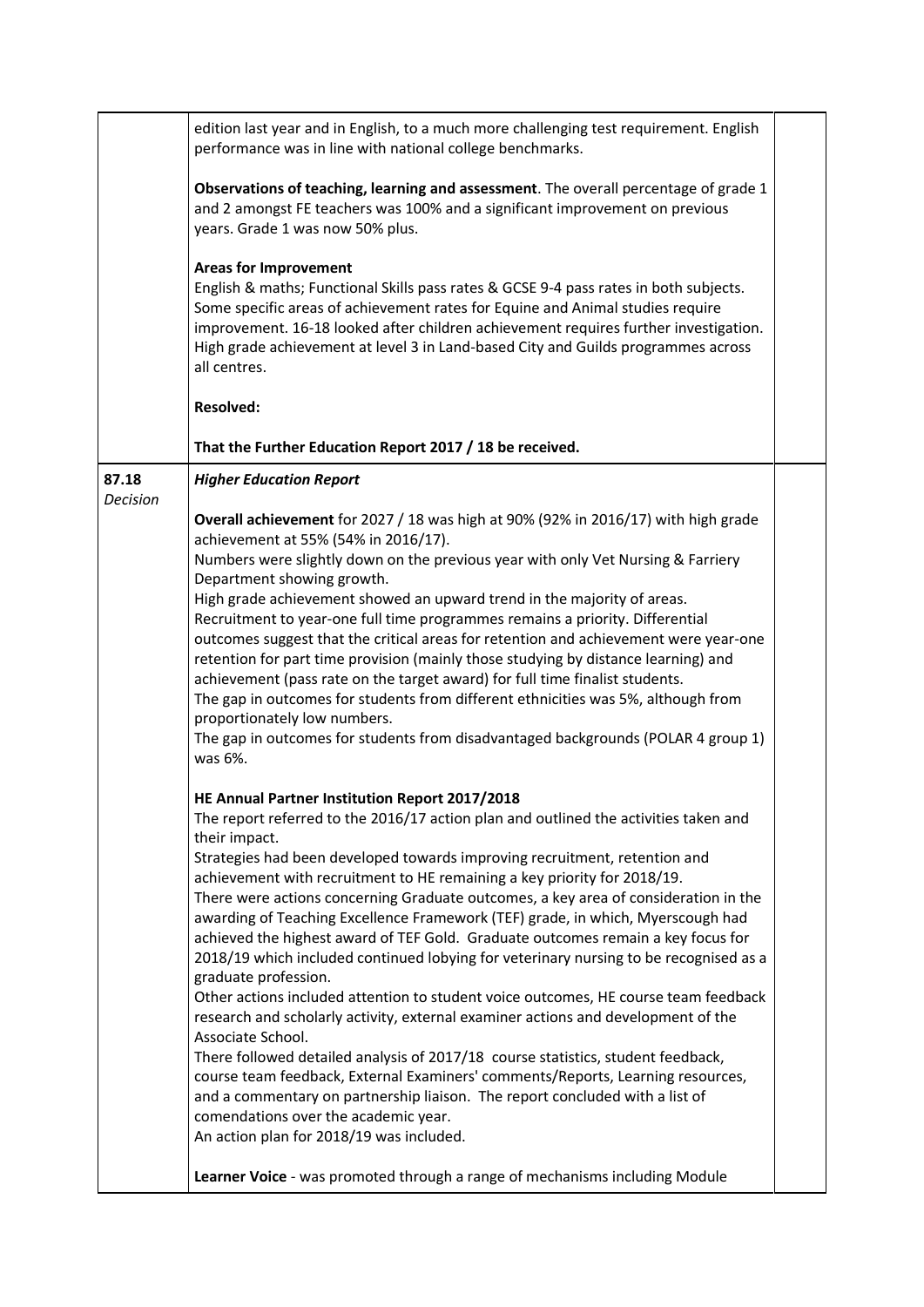Feedback Questionnaires, Staff : Student Liaison meetings, Course Representatives, student surveys and the College Compliments, Suggestions and Complaints procedures. There was a high response rate, 77%, to the National Student Survey. Headline results showed good feedback above national average for all but 3 areas, these being 'Organisation and Management', 'Learning Resources' and 'Learning Communities'. Apart from these 3 areas, performance was close to upper quartile results with 'Assessment Feedback' and 'Academic Support' in the upper Quartile. Departmental analysis showed where the issues were for follow up. Members looked for correlation in the stats to provide indicators of concerns and noted there was a drop in Animal Studies performance and student survey results. College had engaged with best practice examples to inform practice in the College especially with regard to animal studies. As previously reported there had been work on online learning communities but this was not yet leading to an upturn in NSS feedback. **External Examiner Reports -** There had been 17 reports. 11 contained only low-level desirable actions, 2 of these contained only 1 action. There had only been 1 essential action which had been resolved. Corporation noted there was also 1 desirable action. Common themes of good practice had been identified **Destinations -** Data was from 2016 / 17 and was collected external to the College. There were high percentages of students gaining positive outcomes following their study. There were lower numbers of graduates from Animal Studies and Equine achieving graduate rated employment. Vet Nurses also scored low on this metric but that was due to Veterinary Nursing not being recognised as a graduate profession. College continued to lobby with the professional body (the RCVS) for this recognition. National benchmarks were not available. DLHE Positive Outcomes (the proportion of graduates who were available for employment that had secured employment or further study) remain high at 99%, above Strategic Plan target (97%). **Research -** Income continued to decline, though performance against the previous year in terms of output from research active staff was met and exceeded. The decrease in research income could be offset if payment in kind was taken into account (for example, equipment provided to sport is estimated to be worth £45k). Corporation noted HE staff had reduced teaching hours in order to engage in research. There was a Research Strategy and lead staff member. The budget had been cut in line with the reduction in HE numbers. Research opportunities continued to be explored. **Observation of Teaching, Learning & Assessment -** The process showed stable and positive results indicating a highly skilled teaching workforce, with all teachers Good or Outstanding. 55% of HE tutors were graded Outstanding. Management were now exploring the option of moving from graded observations to a non graded developmental model which reflected Ofsted practice. It was clarified that non graded did not mean non judged and that findings would be triangulated against other metrics including achievement and student satisfaction, Regular walk throughs would lead to increased frequency to build consistency, rigour, robustness and a holistic culture. Members again mentioned the corelation between the processes to look for indicators that warned of declining performance so analysis and actions could be put in place in a timely manner.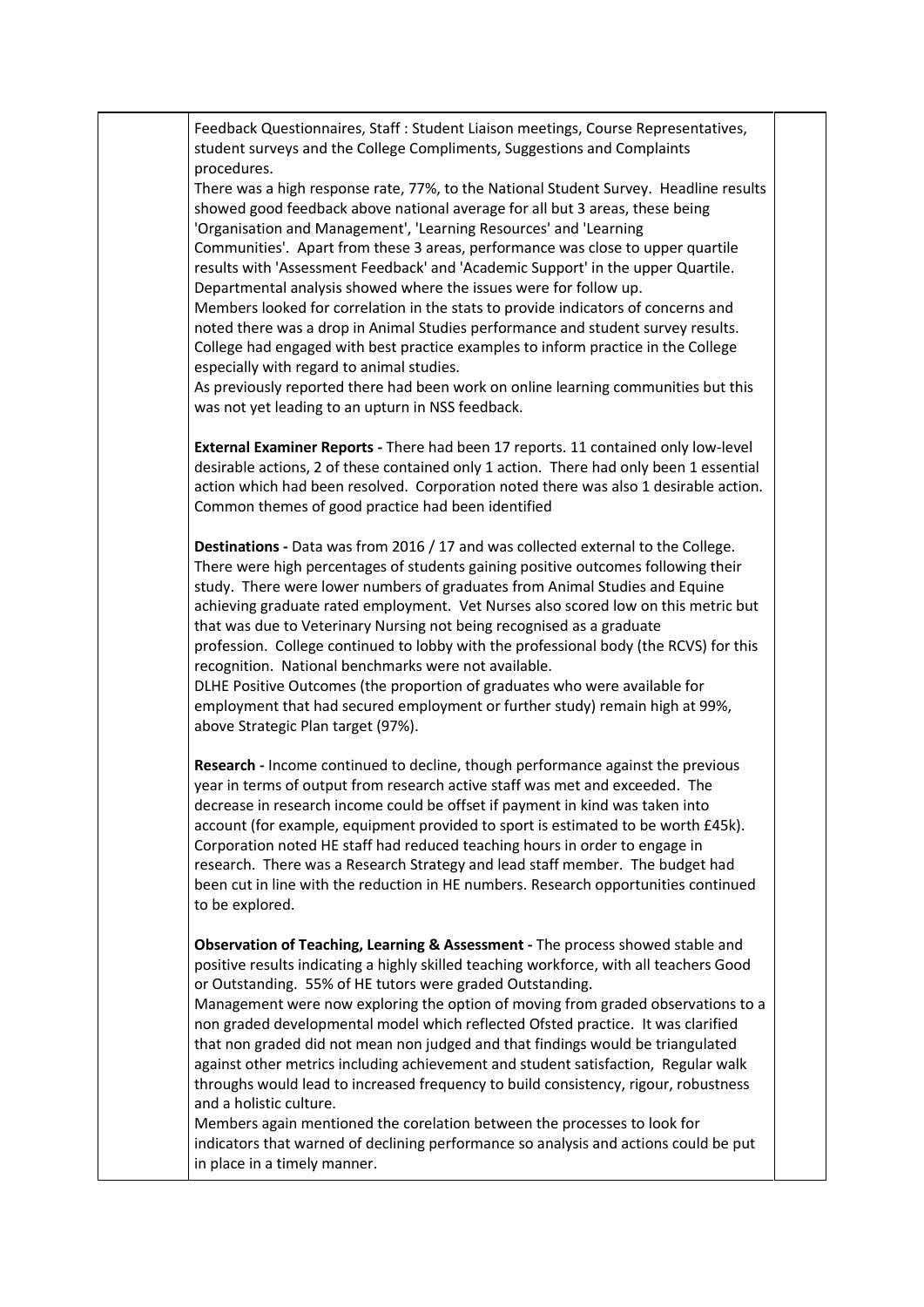| activity.<br>Members discussed central marketing, distributed marketing, analysis of the effect of<br>activities, quality of marketing versus increased activity and tapping new<br>markets. Members noted plans for increased student participation and live chat<br>initiatives. They referred to the previous Strategic Day discussions around an external<br>review.<br><b>Office for Students Registration Letter.</b><br>The Office for Students (OfS) has received an application and registered Myerscough<br>College in the register of English Higher Education providers.<br><b>Office for Students Registration and Assurance Statement;</b><br>The Vice Principal's presentation with discussion, questions and answers together with<br>attention to the reports assisted Corporation in its decision making for the sign off of<br>the assurance statements on Academic Higher Education required by the Office for<br>Students.<br>OfS requires the College accountable officer to confirm the following for the 2017-18<br>academic year on behalf of the College Governing Body:<br>'The governing body has received and discussed a report and accompanying action<br>plan relating to the continuous improvement of the student academic experience<br>and student outcomes.<br>This included evidence from the provider's own periodic review processes, which<br>fully involve students and included embedded external peer or professional review.<br>The methodologies used as a basis to improve the student academic experience and<br>student outcomes are, to the best of our knowledge, robust and appropriate.<br>The standards of awards for which we are responsible have been appropriately<br>maintained.'<br>Corporation recommended that The College Accountable Officer, Alison Robinson<br>Chief Executive & Principal sign the Annual Assurance Statement for return to OfS by<br>03 December 2018.<br><b>Resolved:</b><br>That the assurance statements be signed by the Chief Executive & Principal.<br>1.<br>That the report on Higher Education for 2017/18 be received.<br>2. |
|---------------------------------------------------------------------------------------------------------------------------------------------------------------------------------------------------------------------------------------------------------------------------------------------------------------------------------------------------------------------------------------------------------------------------------------------------------------------------------------------------------------------------------------------------------------------------------------------------------------------------------------------------------------------------------------------------------------------------------------------------------------------------------------------------------------------------------------------------------------------------------------------------------------------------------------------------------------------------------------------------------------------------------------------------------------------------------------------------------------------------------------------------------------------------------------------------------------------------------------------------------------------------------------------------------------------------------------------------------------------------------------------------------------------------------------------------------------------------------------------------------------------------------------------------------------------------------------------------------------------------------------------------------------------------------------------------------------------------------------------------------------------------------------------------------------------------------------------------------------------------------------------------------------------------------------------------------------------------------------------------------------------------------------------------------------------------------------------------------------------------|
| Apprenticeship and Skills Report 2017 - 2018<br>88.18<br><b>Decision</b><br>The report provided an overview and an update on key developments within<br>Apprenticeships and Skills for 2017 / 18.<br><b>Apprenticeship and Skills Report</b><br>Overall and timely achievement for 16 to 18 age range showed an upward trend whilst<br>19 plus showed a negative trend. The area had shown significant growth at a time of<br>national decline and continuous change through the implementation of the levy and<br>changes to course structure.                                                                                                                                                                                                                                                                                                                                                                                                                                                                                                                                                                                                                                                                                                                                                                                                                                                                                                                                                                                                                                                                                                                                                                                                                                                                                                                                                                                                                                                                                                                                                                           |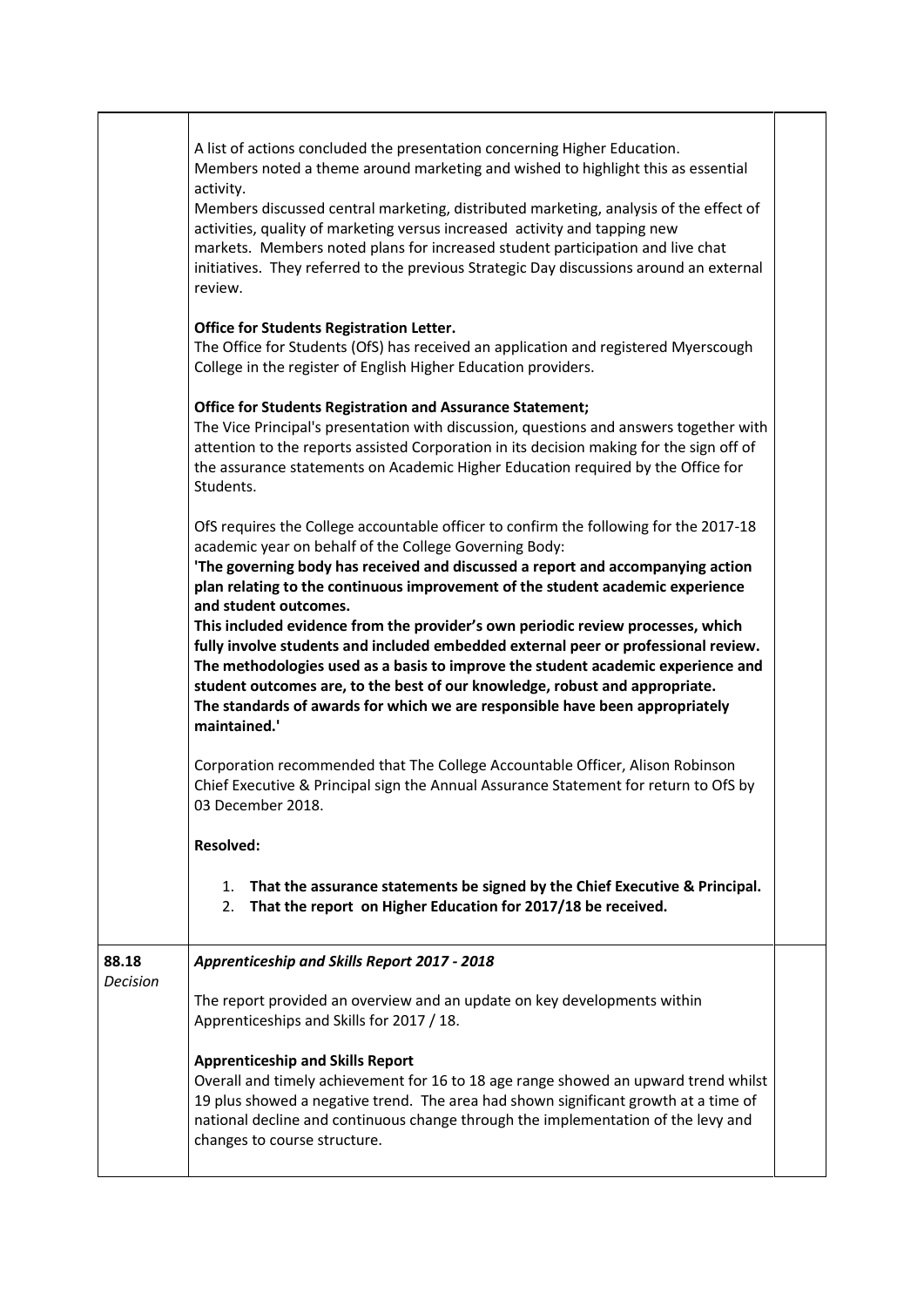|                          | Enrolments for 2017-2018 currently stand at 544 (01.08.2017 - 31.07.2018) - against<br>a departmental target of 550. There were still a number of applications (40-50) to<br>process which may have a start date within the 2017-2018 contract                                                                                                                                                                                                                                                                                                                                                                                                  |  |
|--------------------------|-------------------------------------------------------------------------------------------------------------------------------------------------------------------------------------------------------------------------------------------------------------------------------------------------------------------------------------------------------------------------------------------------------------------------------------------------------------------------------------------------------------------------------------------------------------------------------------------------------------------------------------------------|--|
|                          | ESF 2.2 Upskilling Lancashire - The College has been successful as a partner with The<br>University of Lancashire and other local colleges                                                                                                                                                                                                                                                                                                                                                                                                                                                                                                      |  |
|                          | <b>In-Year Performance.</b><br>Overall was 73% with a best case of 75.7% which was 6.3% under target and a 1%<br>increase on the previous year subject to all learners achieving (90% of learner's<br>achieving would give a best case of 73.7% a 1% decrease on last year).<br>However, this is well above national benchmarks of 67% and the Provider Group of<br>68.9%.<br>Timely was 56.7% with a best case of 59.5%. This is disappointing and below expected<br>target, although the proposed target was significantly ambitious aiming at a 10.9%<br>increase in one year. (90% of learner's achieving would give a best case of 59.2%). |  |
|                          | Financial outcomes - Income target was £2.197m with the actual achieved being<br>£2.484m including CITB (£205k) & Traineeships (£82k).                                                                                                                                                                                                                                                                                                                                                                                                                                                                                                          |  |
|                          | Destinations - The data (2016 /17) showed 95.4% positive progression for funded<br>students.                                                                                                                                                                                                                                                                                                                                                                                                                                                                                                                                                    |  |
|                          | <b>Employer Satisfaction - 96.6% of employers satisfied with the training they receive</b><br>(Good or better) and 96.5% of employers would recommend the college to other<br>employers (Good or better) Trends were up.<br>Employer Satisfaction rates continued to be outstanding and in line with college<br>targets with an internal satisfaction rating of 98.2% for 2017/18<br>Myerscough was awarded "The Skills Provider of the Year 2018" at the Red Rose<br>Awards.                                                                                                                                                                   |  |
|                          | Corporation noted the listed actions.                                                                                                                                                                                                                                                                                                                                                                                                                                                                                                                                                                                                           |  |
|                          | <b>Resolved:</b>                                                                                                                                                                                                                                                                                                                                                                                                                                                                                                                                                                                                                                |  |
|                          | That the Apprenticeship and Skills Reports 2017 - 2018 be received.                                                                                                                                                                                                                                                                                                                                                                                                                                                                                                                                                                             |  |
| 89.18<br><b>Decision</b> | <b>Learner Voice 2017 - 2018</b><br>Corporation gave consideration to Learner Voice Reports for 2017/2018.                                                                                                                                                                                                                                                                                                                                                                                                                                                                                                                                      |  |
|                          | The reports:                                                                                                                                                                                                                                                                                                                                                                                                                                                                                                                                                                                                                                    |  |
|                          | KPIs Learner Survey 2017/2018;<br>"You Said We Did" Poster for FE;<br>"You Said We Did" Poster for HE;<br>"You Said We Did" Example:<br><b>Learner Voice Promotion Board;</b><br>Learner Voice Calendar 2018/2019                                                                                                                                                                                                                                                                                                                                                                                                                               |  |
|                          | The report examined the feedback from learner voice systems undertaken to date in<br>the academic year 2017-18. Two main forms of learner feedback were used; surveys<br>and course representative meetings. Results from learner feedback are used by the<br>College to identify areas where student satisfaction is lower than the College would                                                                                                                                                                                                                                                                                              |  |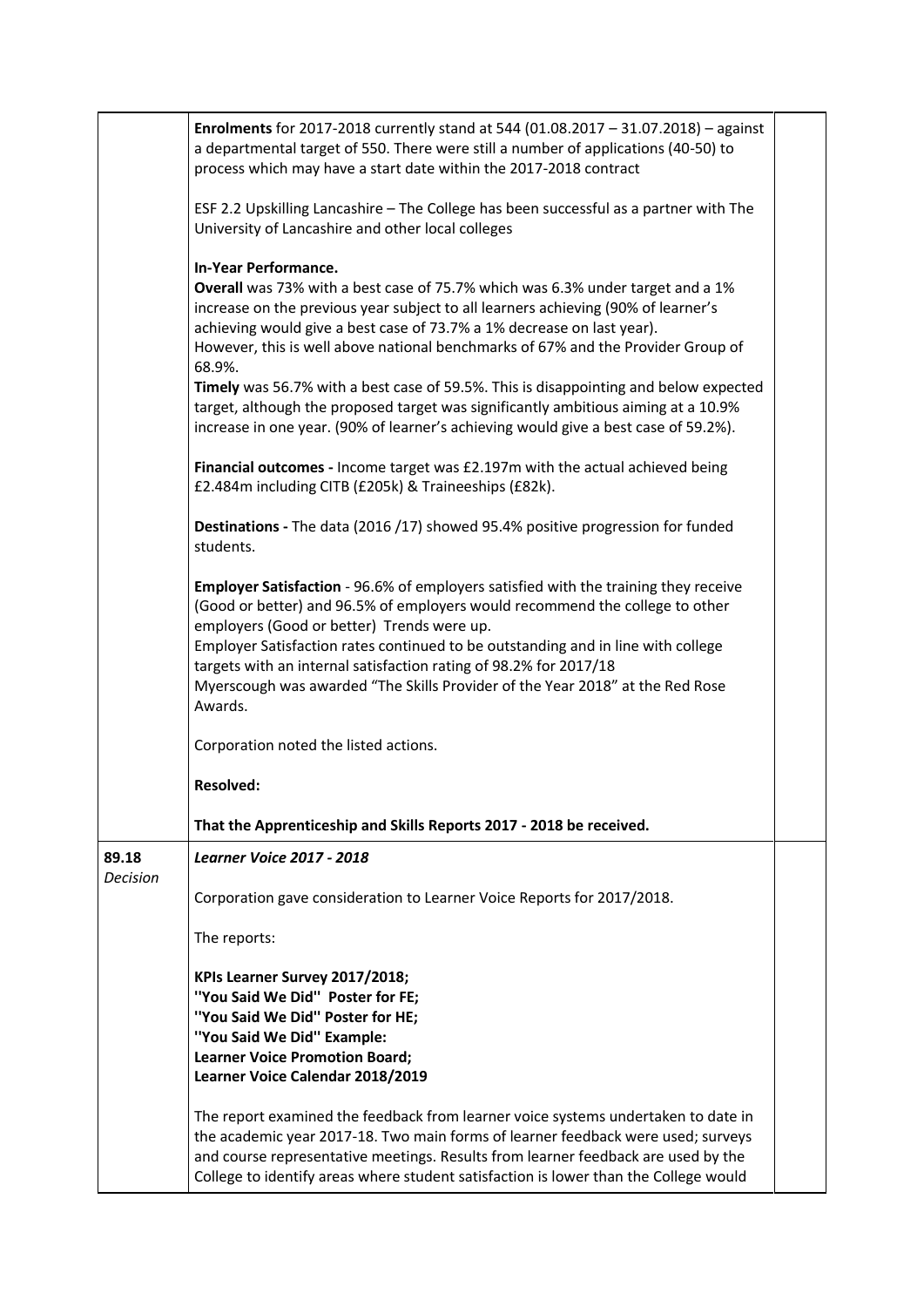|                          | feel is acceptable and then to put action plans in place to make improvements.                                                                                                                                                                                                                                                                                                                                                                                                                                                                                                                                                     |  |
|--------------------------|------------------------------------------------------------------------------------------------------------------------------------------------------------------------------------------------------------------------------------------------------------------------------------------------------------------------------------------------------------------------------------------------------------------------------------------------------------------------------------------------------------------------------------------------------------------------------------------------------------------------------------|--|
|                          | FE Choices had published data placing Myerscough College at the top of the land-<br>based Colleges for Student Satisfaction based on recommendation of the training<br>provider.                                                                                                                                                                                                                                                                                                                                                                                                                                                   |  |
|                          | Areas for Improvement included analysis of responses to questions concerning:                                                                                                                                                                                                                                                                                                                                                                                                                                                                                                                                                      |  |
|                          | The Library<br>HE - organisation and Management is good<br>HE - the learning community is good<br>HE - the student voice is good<br>FE - catering meets needs<br>FE - satisfaction with the college bus service<br>Corporation made comment on analysis of declining trends matched to the<br>effectiveness of the actual questions and the volume of questions.<br>FE Learner Voice - FE Choices had published data placing Myerscough College at the<br>top of the land-based Colleges for Student Satisfaction based on recommendation of<br>the training provider. Members noted attention would be givcen to declining trends |  |
|                          | and the volumes of questions in the surveys.                                                                                                                                                                                                                                                                                                                                                                                                                                                                                                                                                                                       |  |
|                          | <b>Resolved:</b>                                                                                                                                                                                                                                                                                                                                                                                                                                                                                                                                                                                                                   |  |
|                          | That the learner Voice Report 2017 / 18 be received                                                                                                                                                                                                                                                                                                                                                                                                                                                                                                                                                                                |  |
| 90.18<br><b>Decision</b> | <b>Employer Voice and Employer Engagement 2017 - 2018</b>                                                                                                                                                                                                                                                                                                                                                                                                                                                                                                                                                                          |  |
|                          | The Employer Services Team (EST) acts as the focal point of contact for all employers<br>who contact the College about Apprenticeships, Short Courses for both Industry and<br>Leisure, plus any bespoke full cost provision and industry training partnership<br>opportunities including international delivery in some cases.                                                                                                                                                                                                                                                                                                    |  |
|                          | The report seeks to provide information on progress against set targets and areas of<br>improvement.                                                                                                                                                                                                                                                                                                                                                                                                                                                                                                                               |  |
|                          | The EST provide intensive information, advice and guidance to employers looking to<br>train existing staff or to recruit new Apprentices into their business. The recent<br>changes to Apprenticeships delivery and funding through the reforms has meant the<br>team have had to absorb and react immediately to changes so that employers can be<br>informed at the earliest opportunity of any changes that may impact on them.<br>Employer Satisfaction rates continue to be outstanding and in line with college targets<br>with an internal satisfaction rating of 98.2% for 2017/18.                                        |  |
|                          | <b>Resolved:</b>                                                                                                                                                                                                                                                                                                                                                                                                                                                                                                                                                                                                                   |  |
|                          | That the Employer Voice and Employer Engagement Report 2017 / 18 be received.                                                                                                                                                                                                                                                                                                                                                                                                                                                                                                                                                      |  |
|                          |                                                                                                                                                                                                                                                                                                                                                                                                                                                                                                                                                                                                                                    |  |